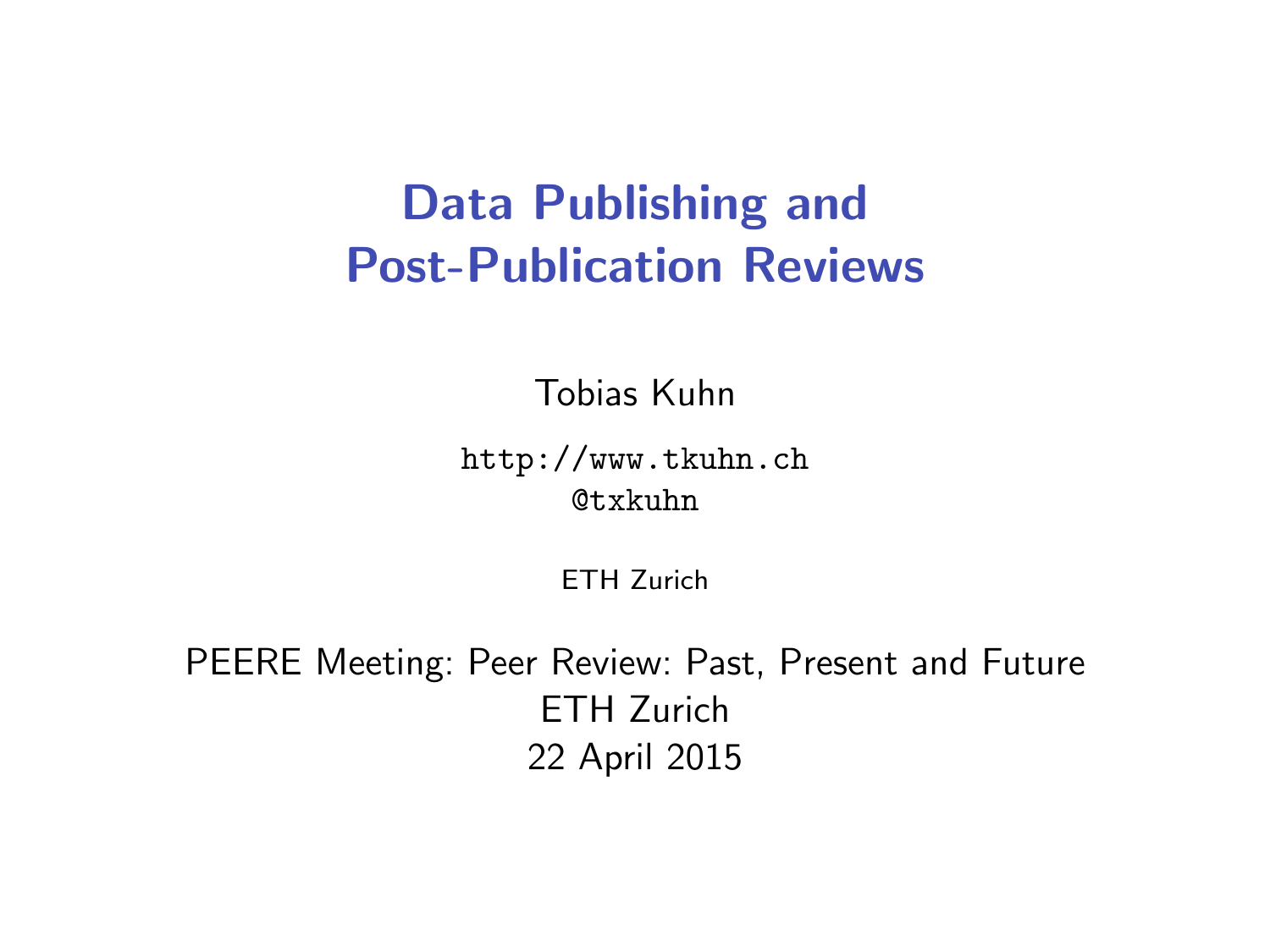### Peer Review in the Digital Age

Traditionally, peer review has two purposes:

- (1) Assessment of the validity, accuracy, relevance, and quality of presentation of the given scientific work ... **but** this assessment is not made public (except for the fact that some papers are accepted)
- (2) Distribution of a scarce resource, namely pages in printed journals, ... **but** this scarce resource no longer exists (except for presentation slots at conferences)

### Is the current peer review system broken?

It's at least terribly old-fashioned and inefficient.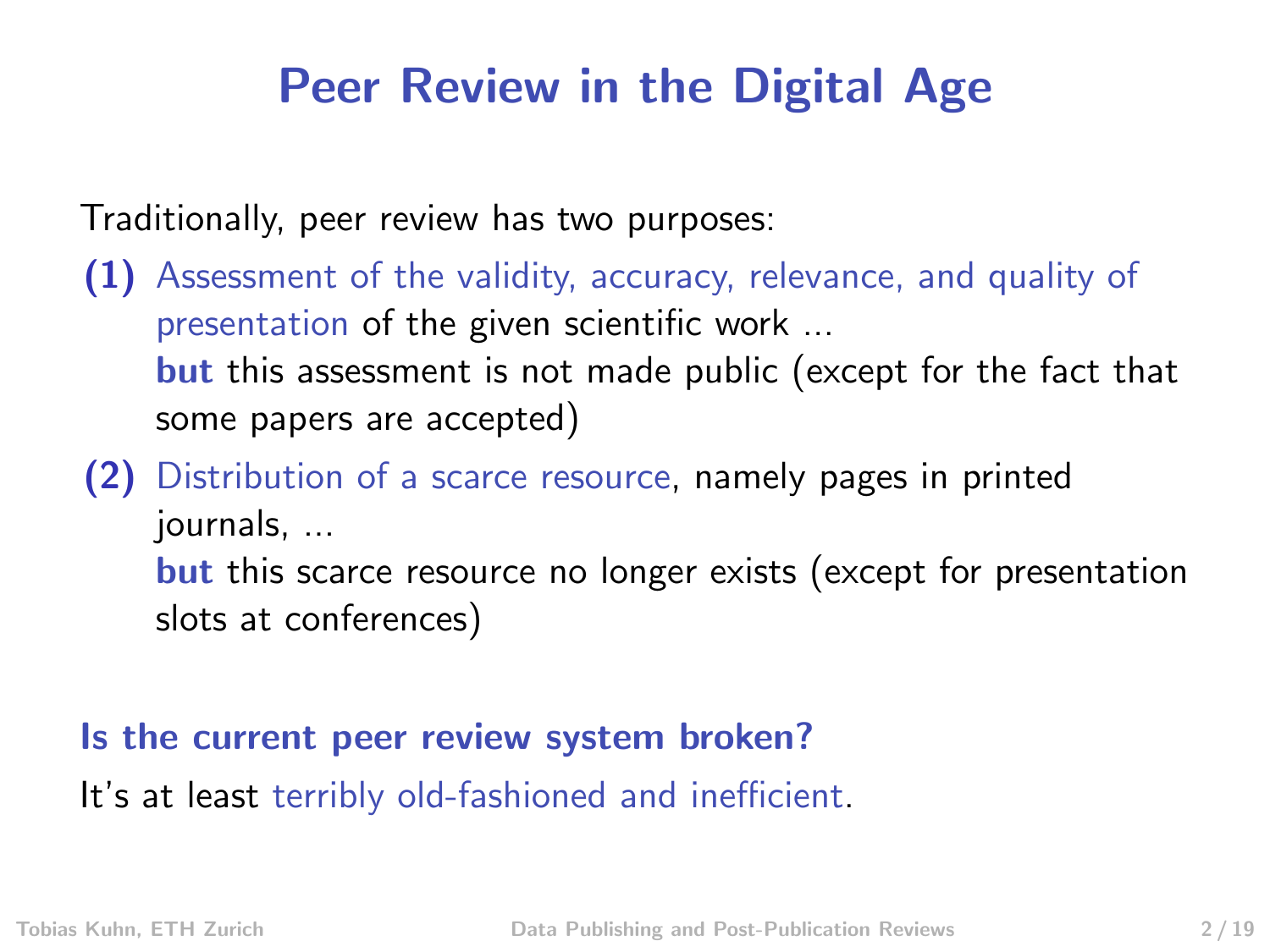# Publishing has Gone from Print to Online

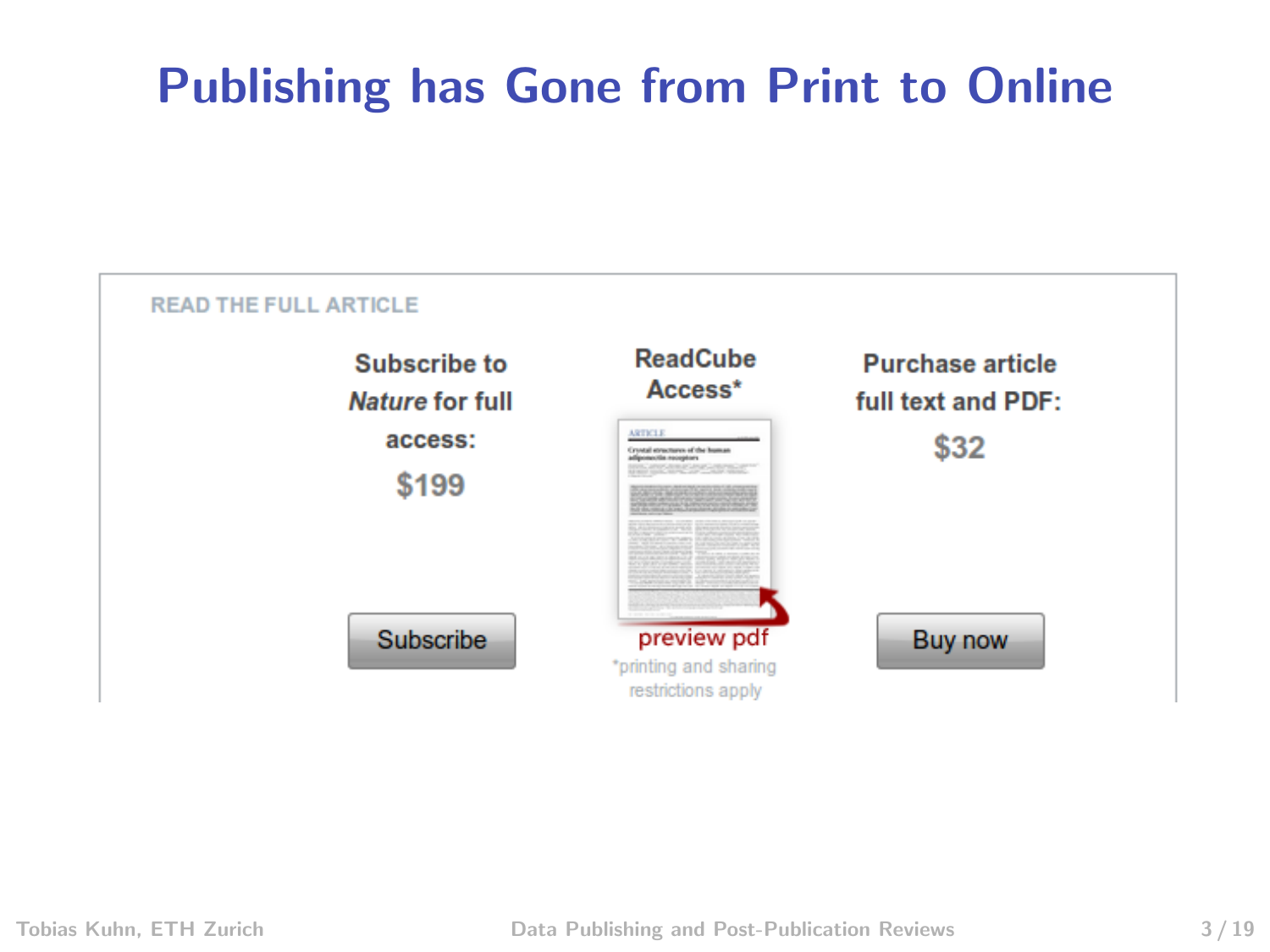## The Increasing Importance of Digital Data Sets



(London Underground staff sorting 4M used tickets to analyse line use in 1939)

[http://www.telegraph.co.uk/travel/picturegalleries/9791007/](http://www.telegraph.co.uk/travel/picturegalleries/9791007/The-history-of-the-Tube-in-pictures-150-years-of-London-Underground.html?frame=2447159) [The-history-of-the-Tube-in-pictures-150-years-of-London-Underground.html?frame=2447159](http://www.telegraph.co.uk/travel/picturegalleries/9791007/The-history-of-the-Tube-in-pictures-150-years-of-London-Underground.html?frame=2447159) Data Publishing and Post-Publication Reviews 4 / 19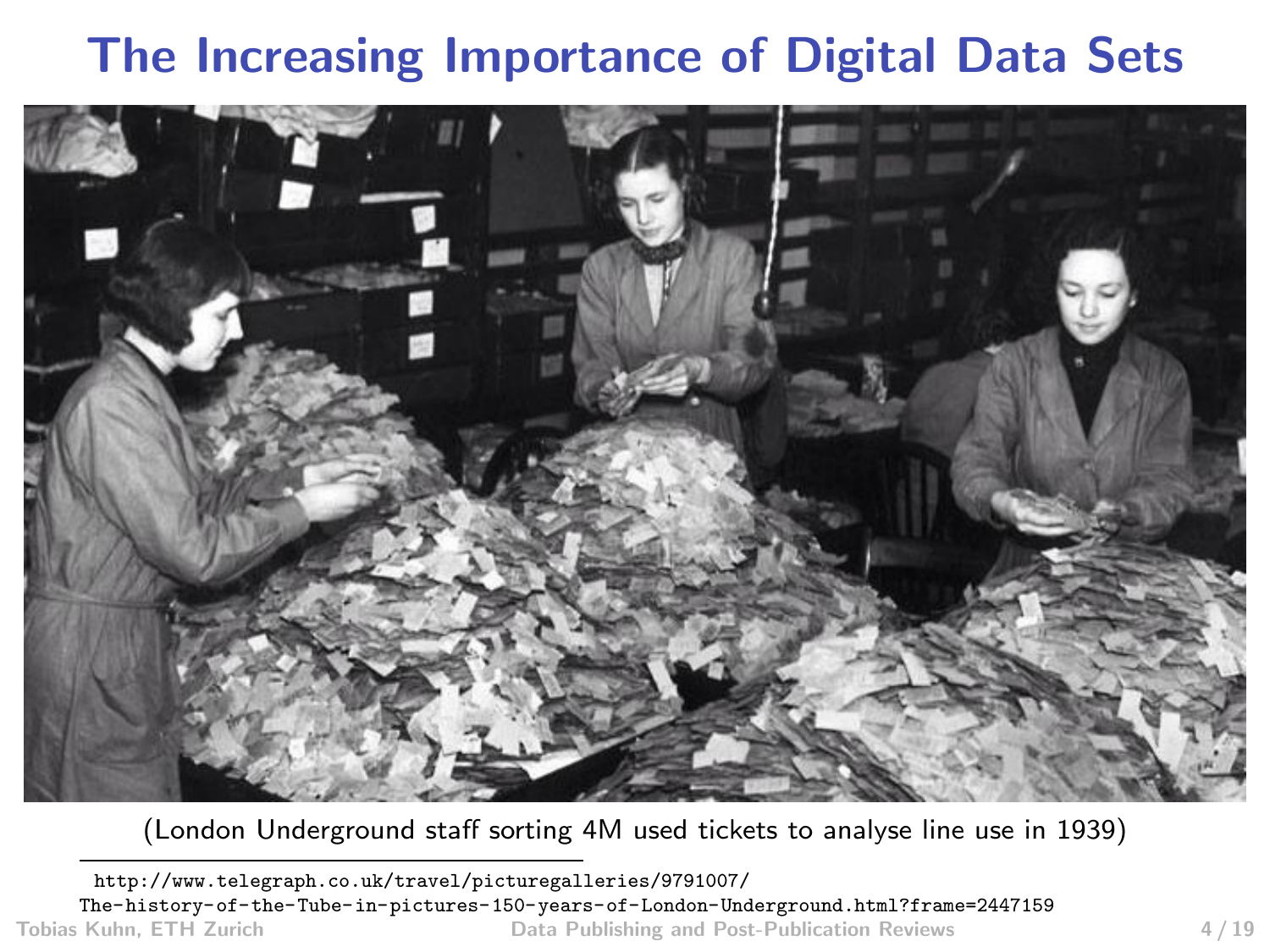# Approaches for the Future of Scientific Publishing

### Short term:

- Open post-publication reviews
- Data publishing
- $\bullet$  ...

### Longer term:

- Publish results and reviews as Linked Data
- Global reputation system that includes artificial agents ("bots")

 $\bullet$  ...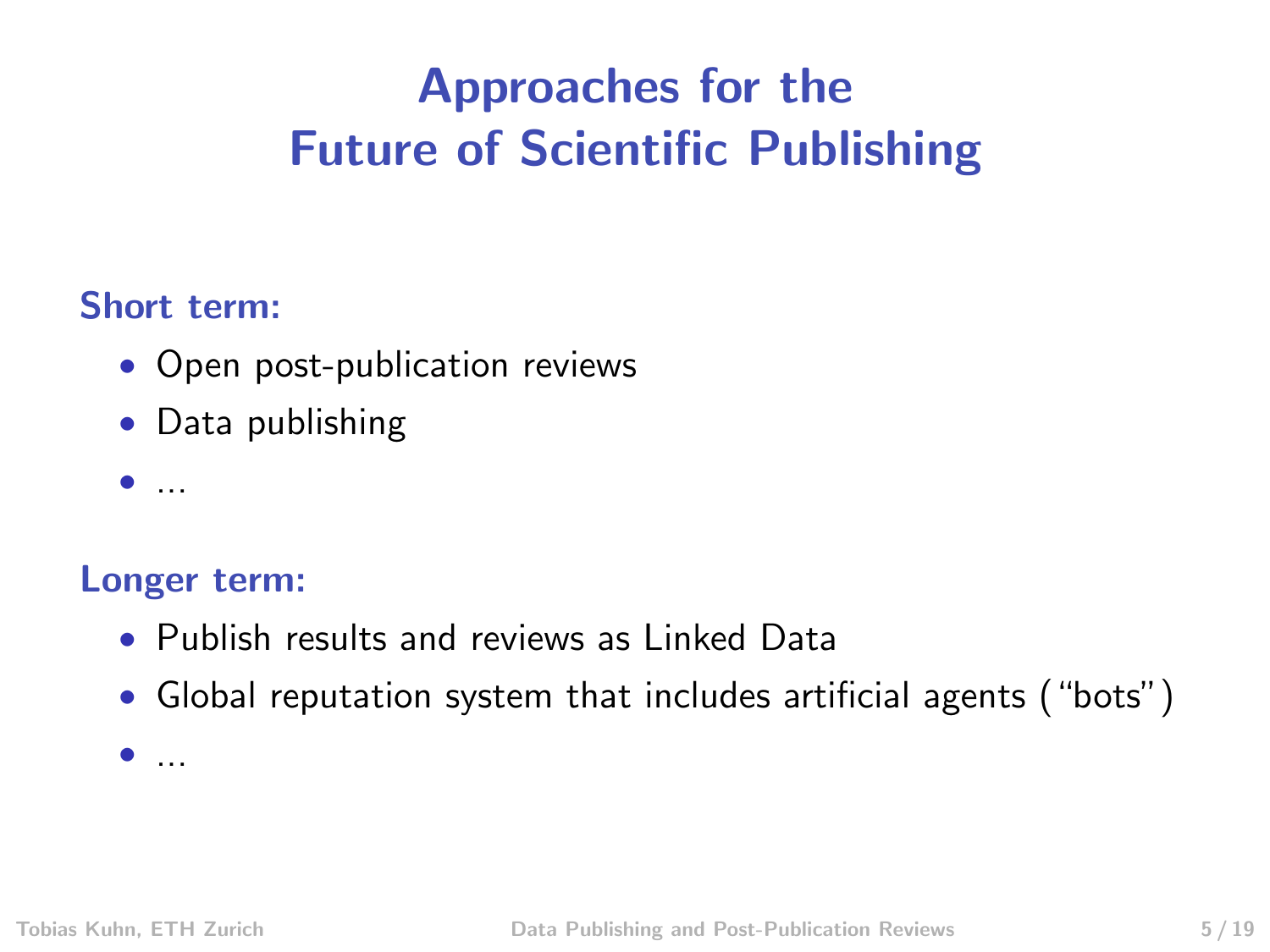### Open Post-Publication Reviews

- Publish first collect reviews afterwards
- Make reviews public: Open Evaluation (similar to Open Access)

Such open post-publication reviews have existed for a long time in the case of books and book reviews:

#### **IBOOKI Verbal behavior**

#### BF Skinner - 2014 - books.google.com

In 1934, at the age of 30, BF Skinner found himself at a dinner sitting next to Professor Alfred North Whitehead. Never one to lose an opportunity to promote behaviorism, Skinner expounded its main tenets to the distinguished philosopher. Whitehead acknowledged ... Cited by 7135 Related articles All 22 versions Import into BibTeX Save More

#### A review of BF Skinner's Verbal Behavior

#### N Chomsky - Language, 1959 - cogprints.org

I had intended this review not specifically as a criticism of Skinner's speculations regarding language, but rather as a more general critique of behaviorist (I would now prefer to say" empiricist") speculation as to the nature of higher mental processes. My reason for ... Cited by 4365 Related articles All 9 versions Import into BibTeX Save More

See e.g.: Kriegeskorte. Open evaluation: a vision for entirely transparent post-publication peer review and rating for science. Frontiers in Computational Neuroscience 6, 2012.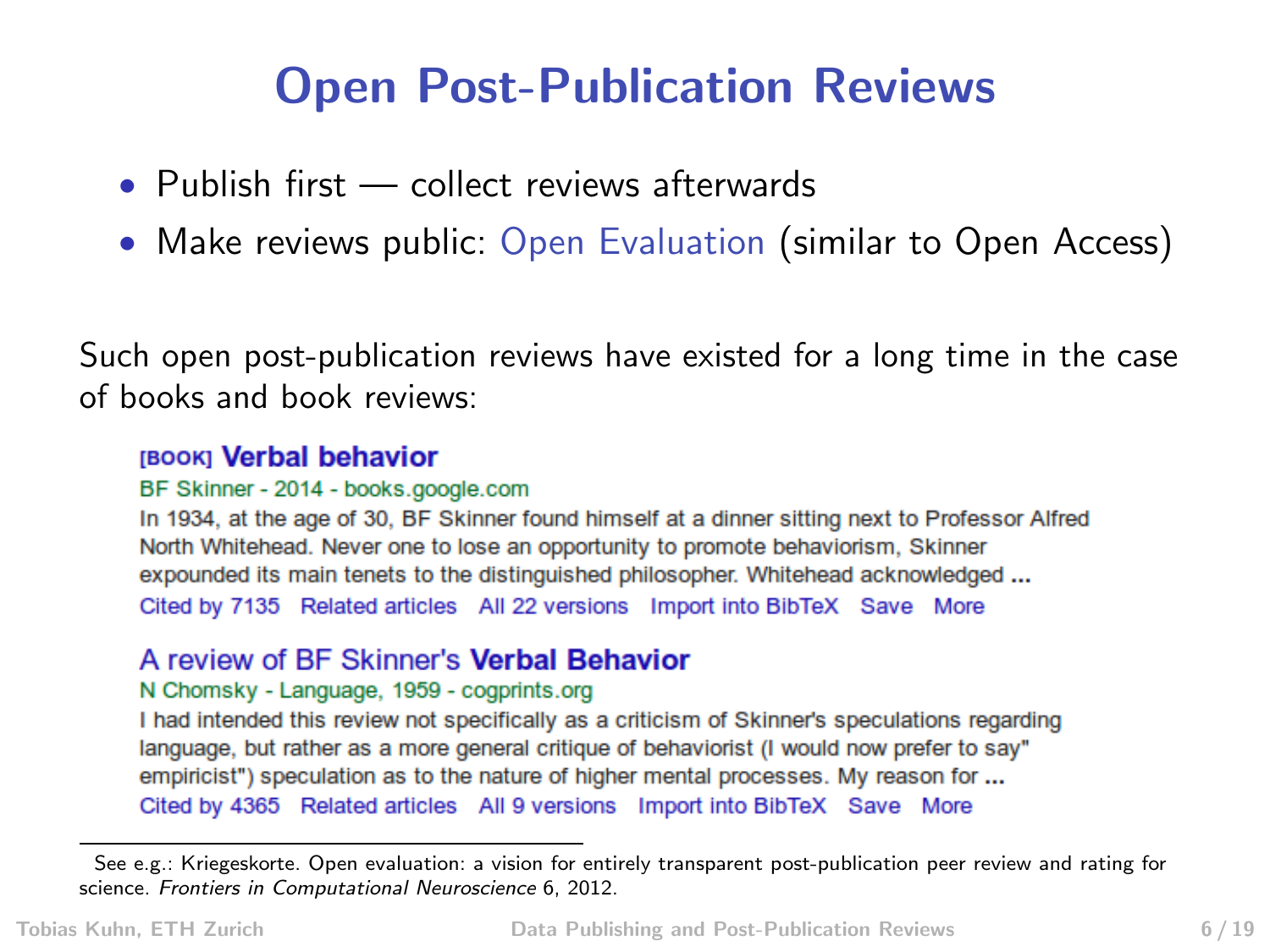## Benefits of Open Post-Publication Reviews

- Fast publication
- Transparent reviewing
- Publicly accessible detailed assessements of scientific works (as compared to just knowing that a paper has been accepted for a given journal)
- Incentives for reviewers
- Possibility for a multitude of evaluation metrics to be used in parallel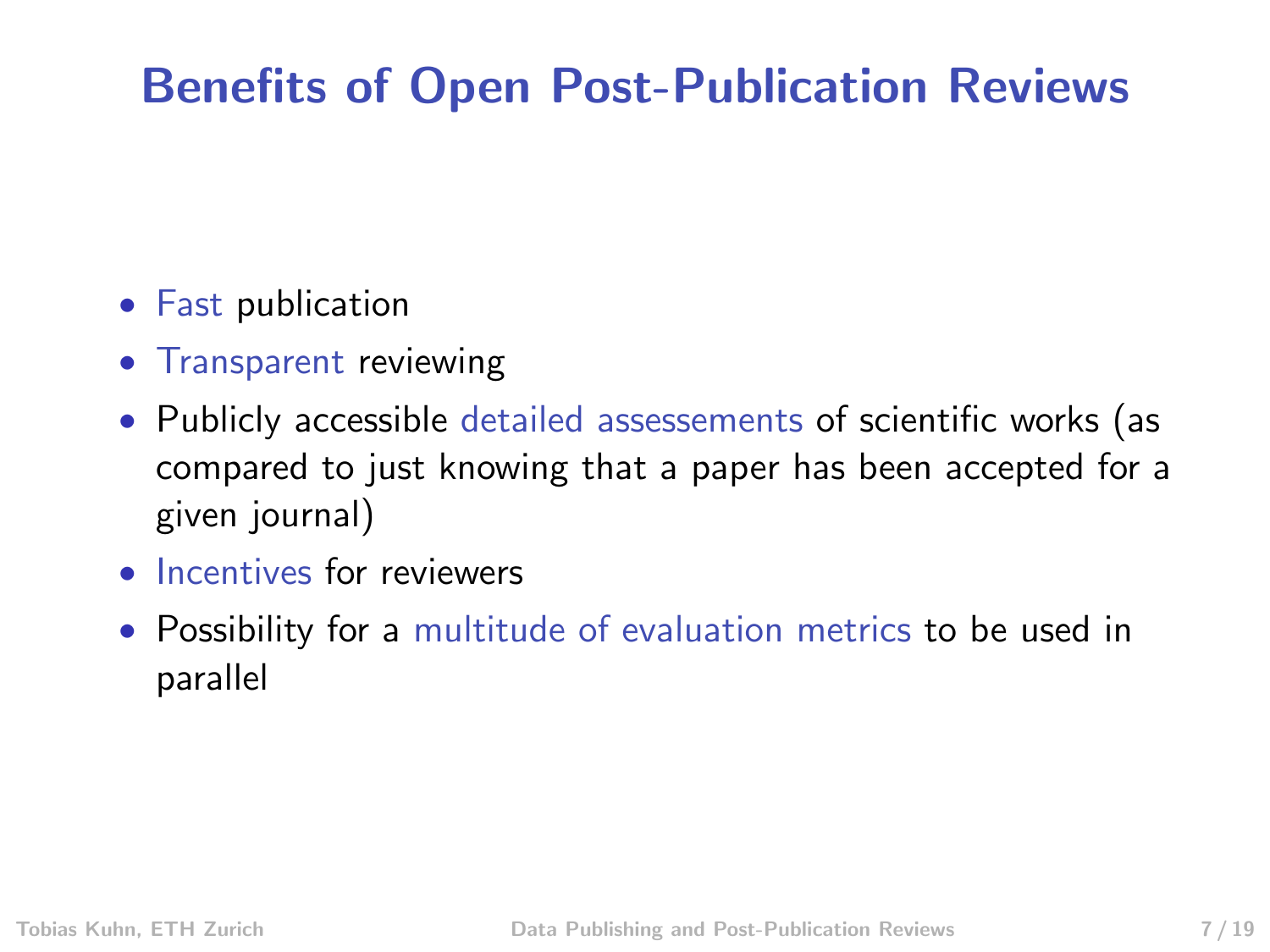### Data Publishing

Data sets are becoming increasingly important for most scientific disciplines, but so far they are not well integrated into the publishing and reviewing process.

### Current developments:

- Supplementary material for papers
- Data journals
- Data repositories: Figshare, Dryad, ...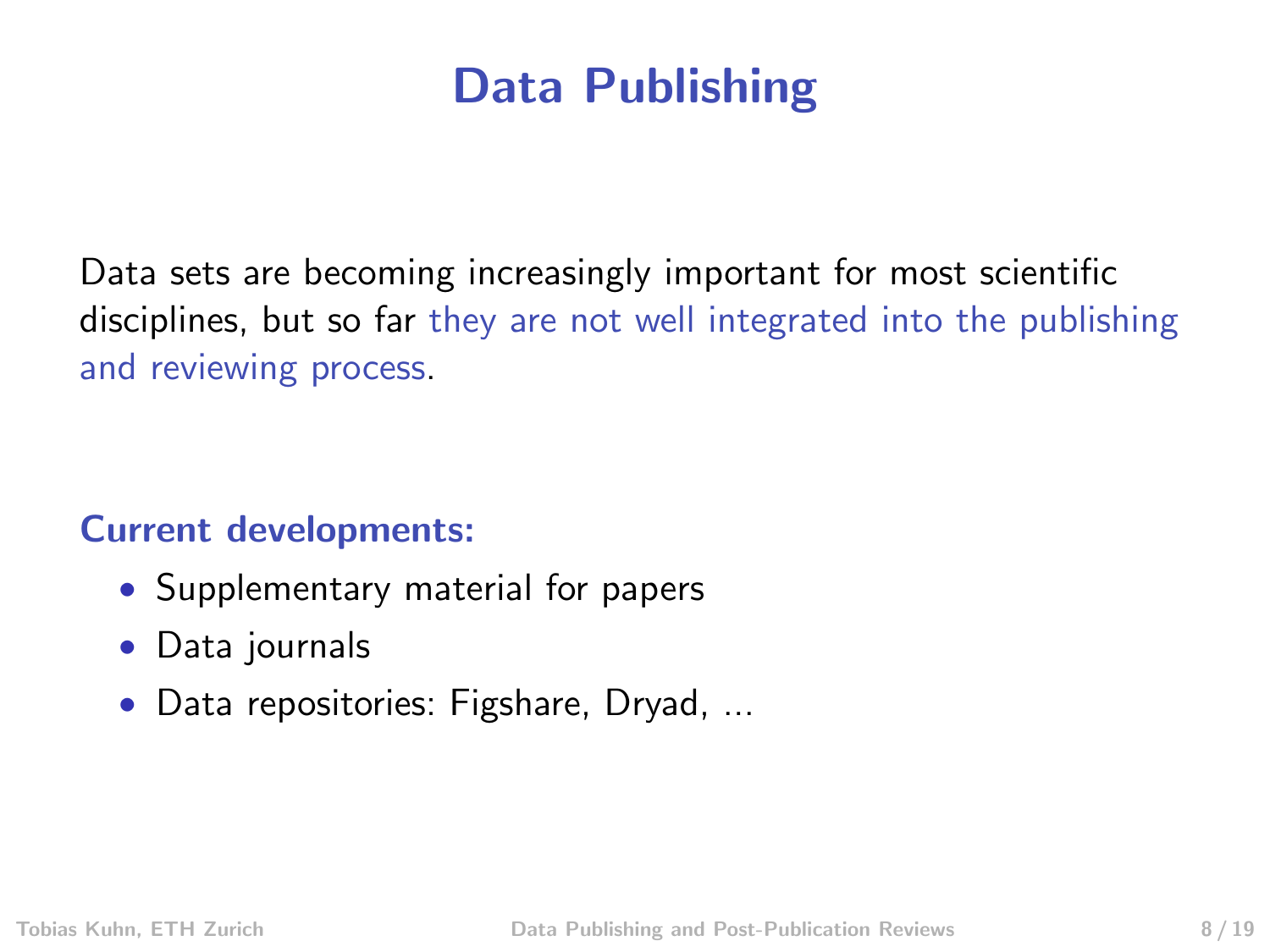## Publishing and Reviewing Scientific Data

Scientific data that should be published and reviewed:

- Input/output data of scientific processes (raw/aggregated)
- Scientific interpretations/conclusions (e.g. causal relation between gene and disease)
- Meta-data (e.g. involved researchers, citations, used methods)
- All of the above should ideally be formatted as Linked Data
- Source code of software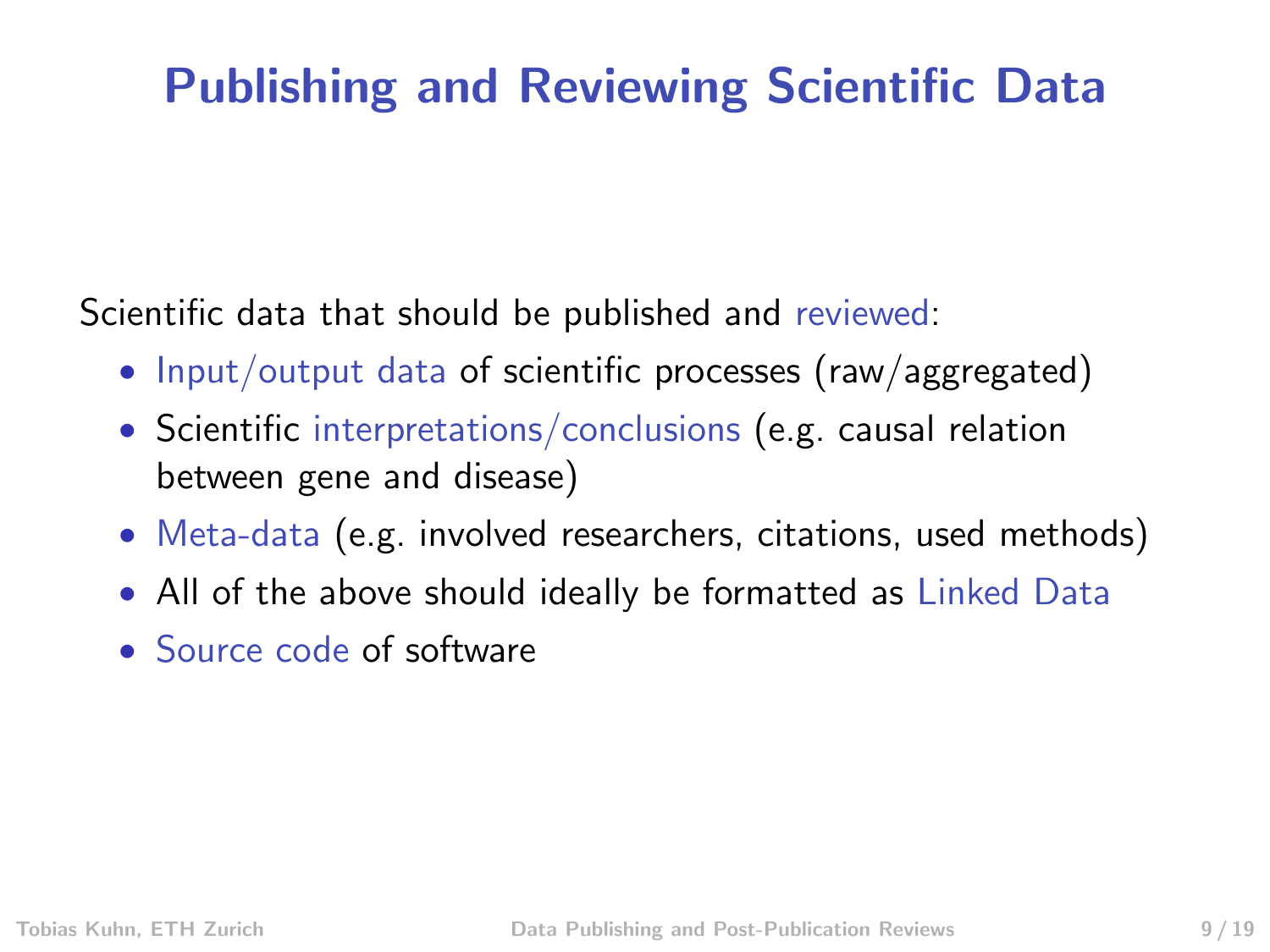# Nanopublications: Provenance-Aware Semantic Publishing

Nanopublications are small pieces of scientific data with their provenance information, represented in a machine-interpretable language (RDF).



<http://nanopub.org> /  $@nanoph.org$ 

Tobias Kuhn, ETH Zurich [Data Publishing and Post-Publication Reviews](#page-0-0) 10 / 19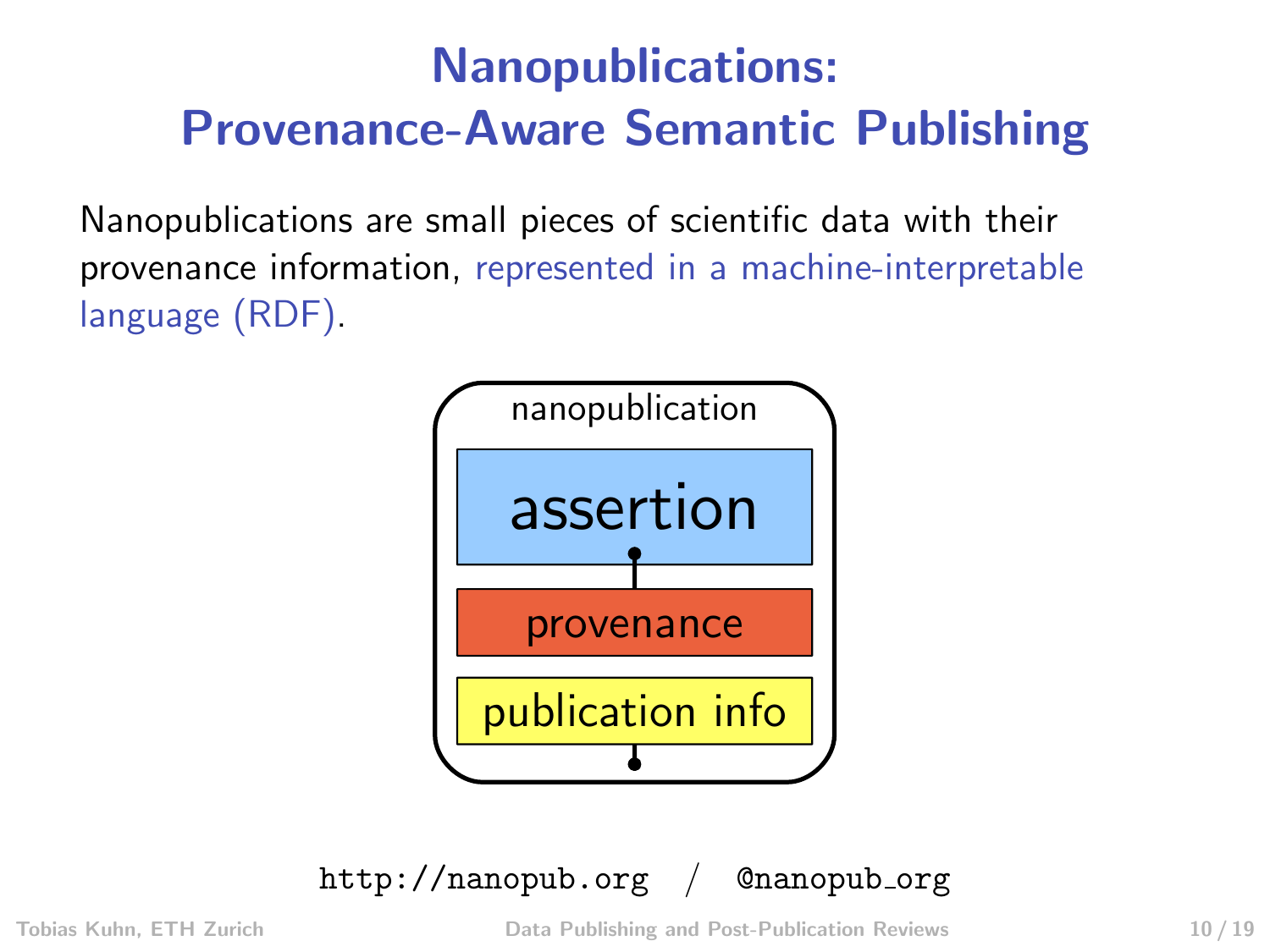# Vision: Changing Scholarly Communication



Images from Mons et al. The value of data. Nature genetics, 43(4):281–283, 2011

Tobias Kuhn, ETH Zurich [Data Publishing and Post-Publication Reviews](#page-0-0) 11 / 19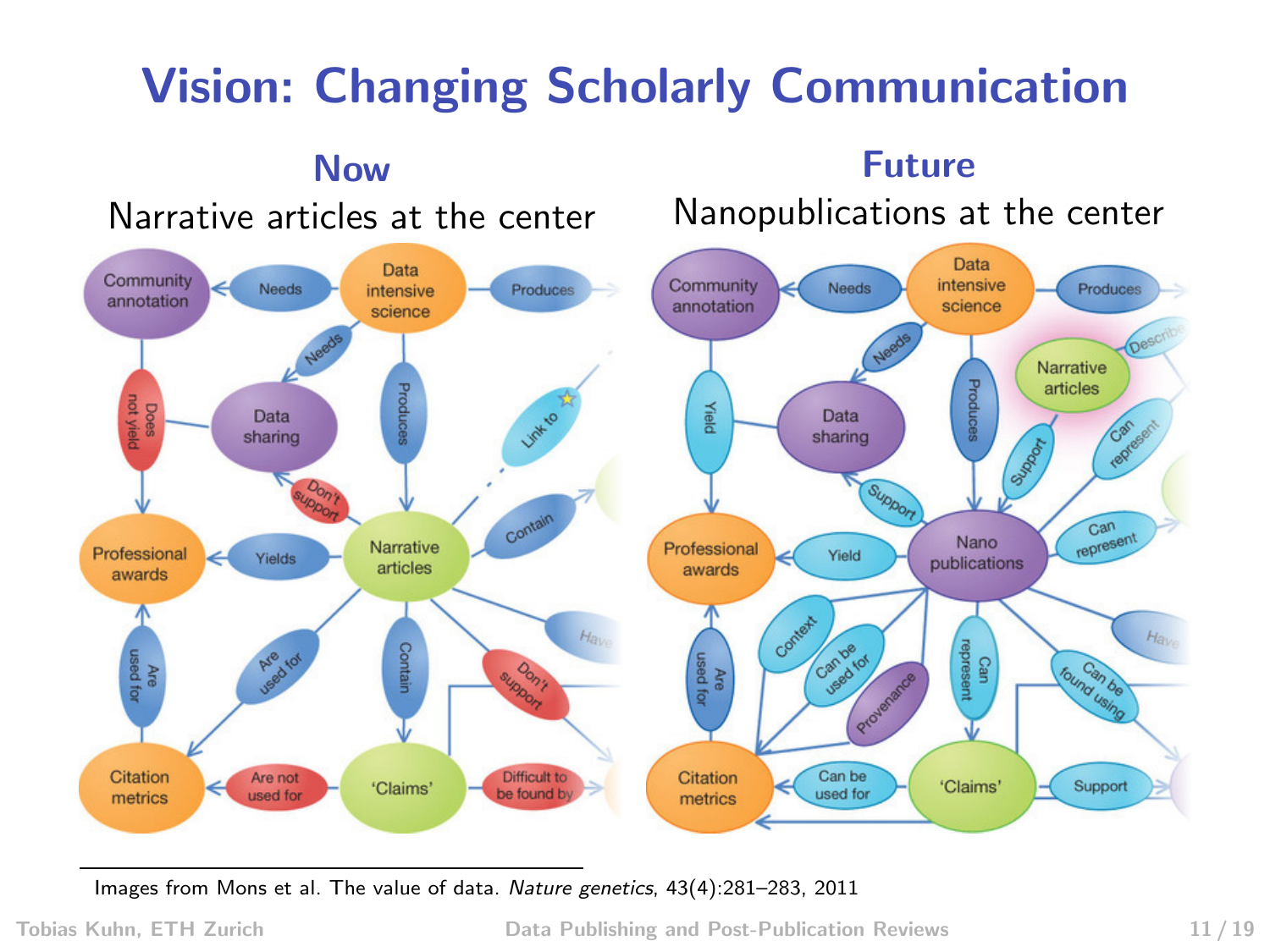# Nanopublications: Provenance-Aware Semantic Publishing





<http://nanopub.org> / @nanopub\_org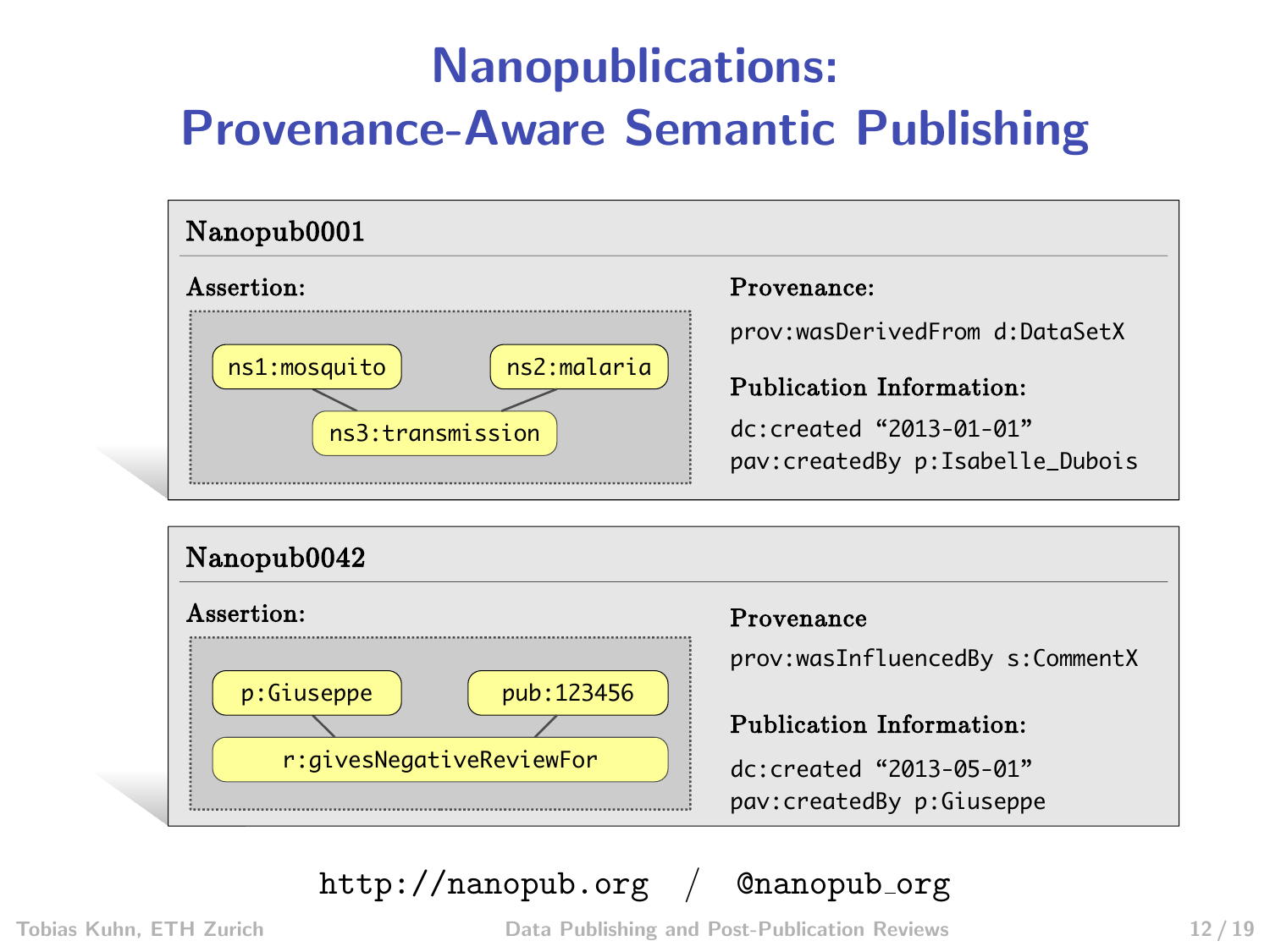### How to Publish Data?

Published data should be:

- Verifiable (Is this really the data I am looking for?)
- Immutable (Can I be sure that it hasn't been modified?)
- Permanent (Will it be available in 1, 5, 20 years from now?)
- Trustworthy (Can I trust the source?)
- Reliable (Can it be efficiently retrieved whenever needed?)
- Granular (Can I refer to individual data entries?)

These points are important (much more so than for papers) because data can and will be consumed and produced automatically by algorithms ("bots").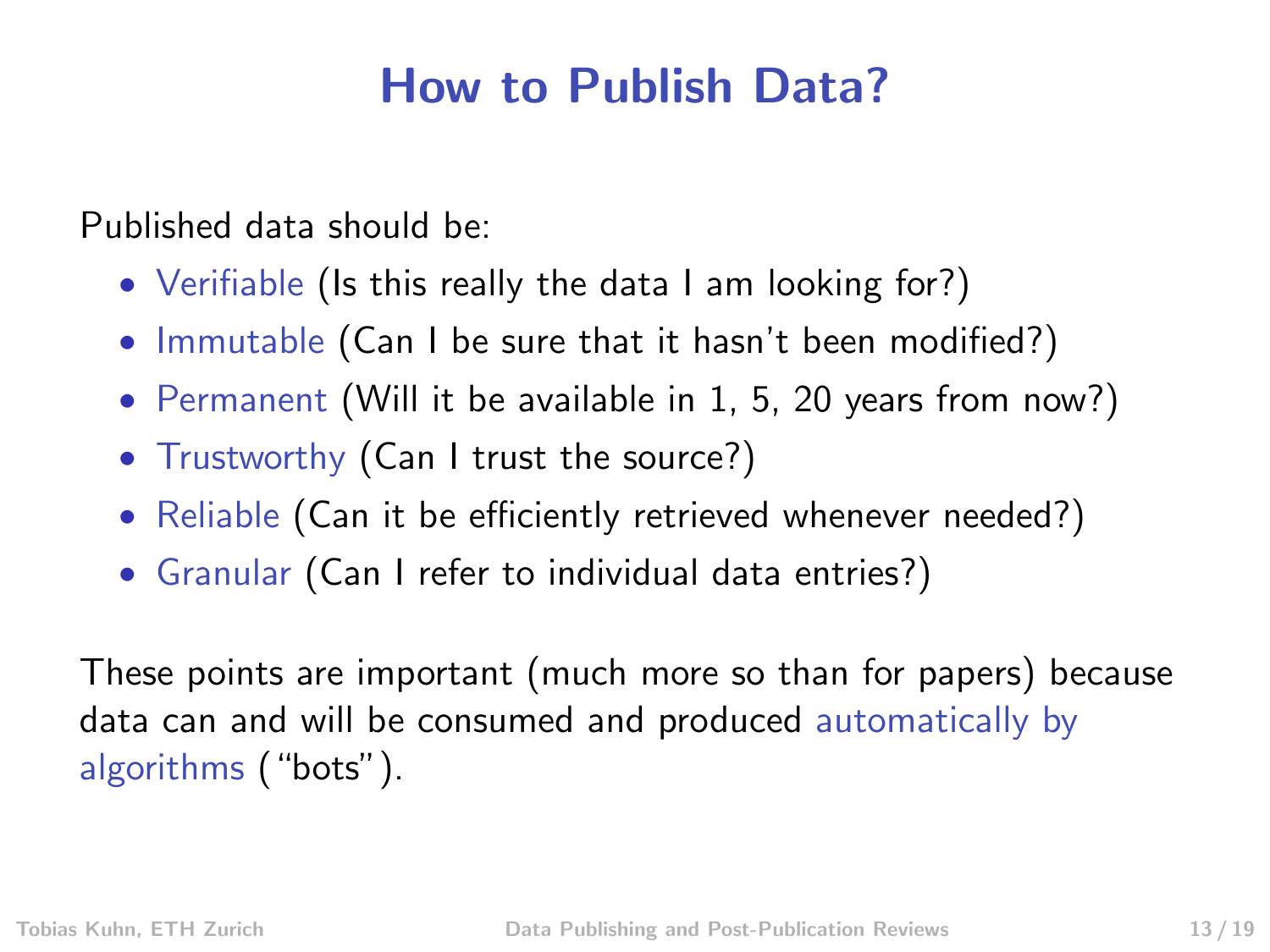## Trusty URIs: Cryptographic Hash Values for Verifiable and Immutable Web Identifiers

#### Example:





Kuhn, Dumontier. Making Digital Artifacts on the Web Verifiable and Reliable. IEEE Transactions on Knowledge and Data Engineering. To appear. / Kuhn, Dumontier. Trusty URIs: Verifiable, Immutable, and Permanent Digital Artifacts for Linked Data. ESWC 2014.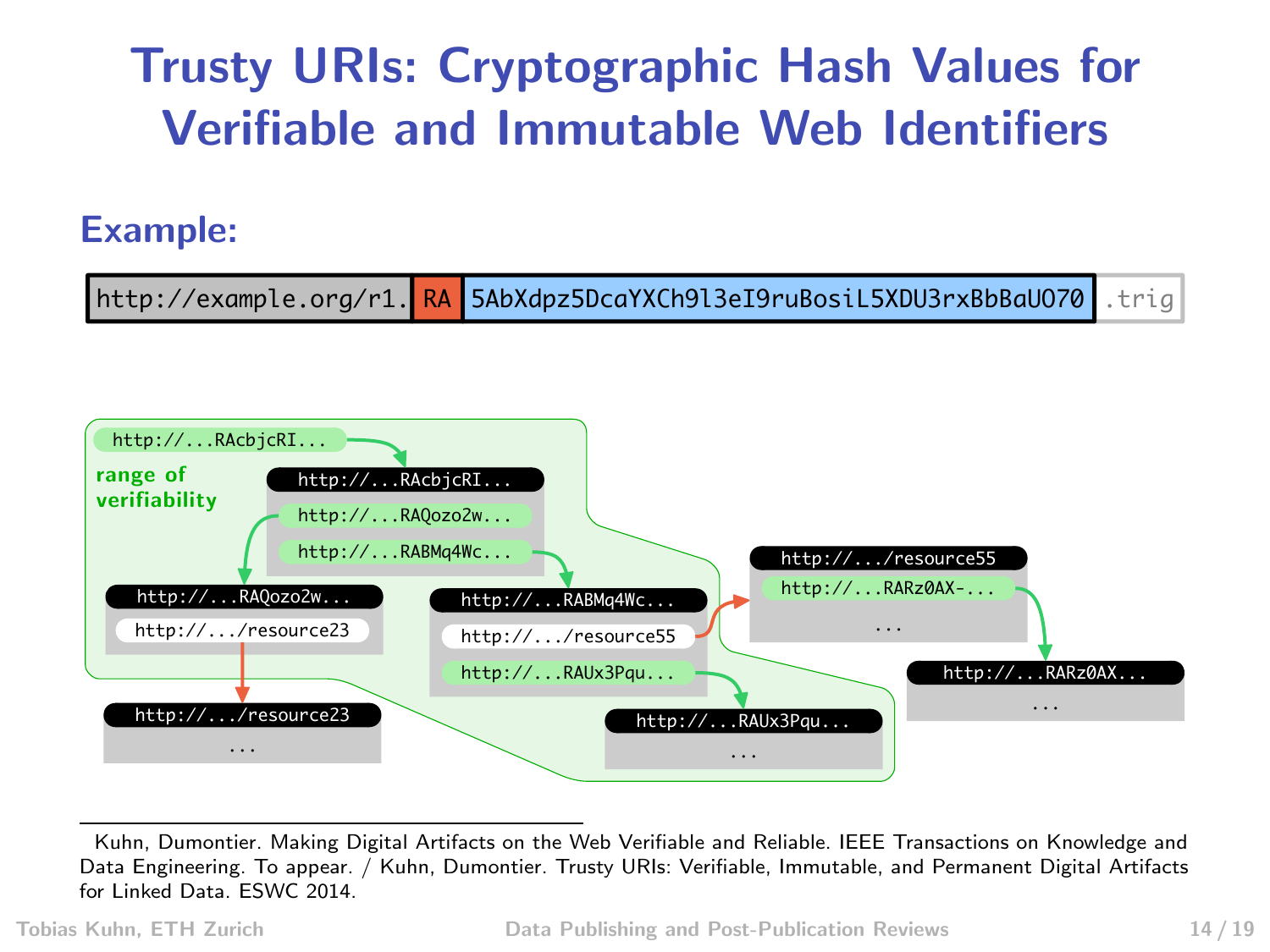### Nanopublication Indexes

Sets of nanopublications can be described as indexes that are nanopublications themselves. This allows us to define arbitrary sets, while keeping the individual addressability of the data entries:



Kuhn et al. Publishing without Publishers: a Decentralized Approach to Dissemination, Retrieval, and Archiving of Data. arXiv:1411.2749.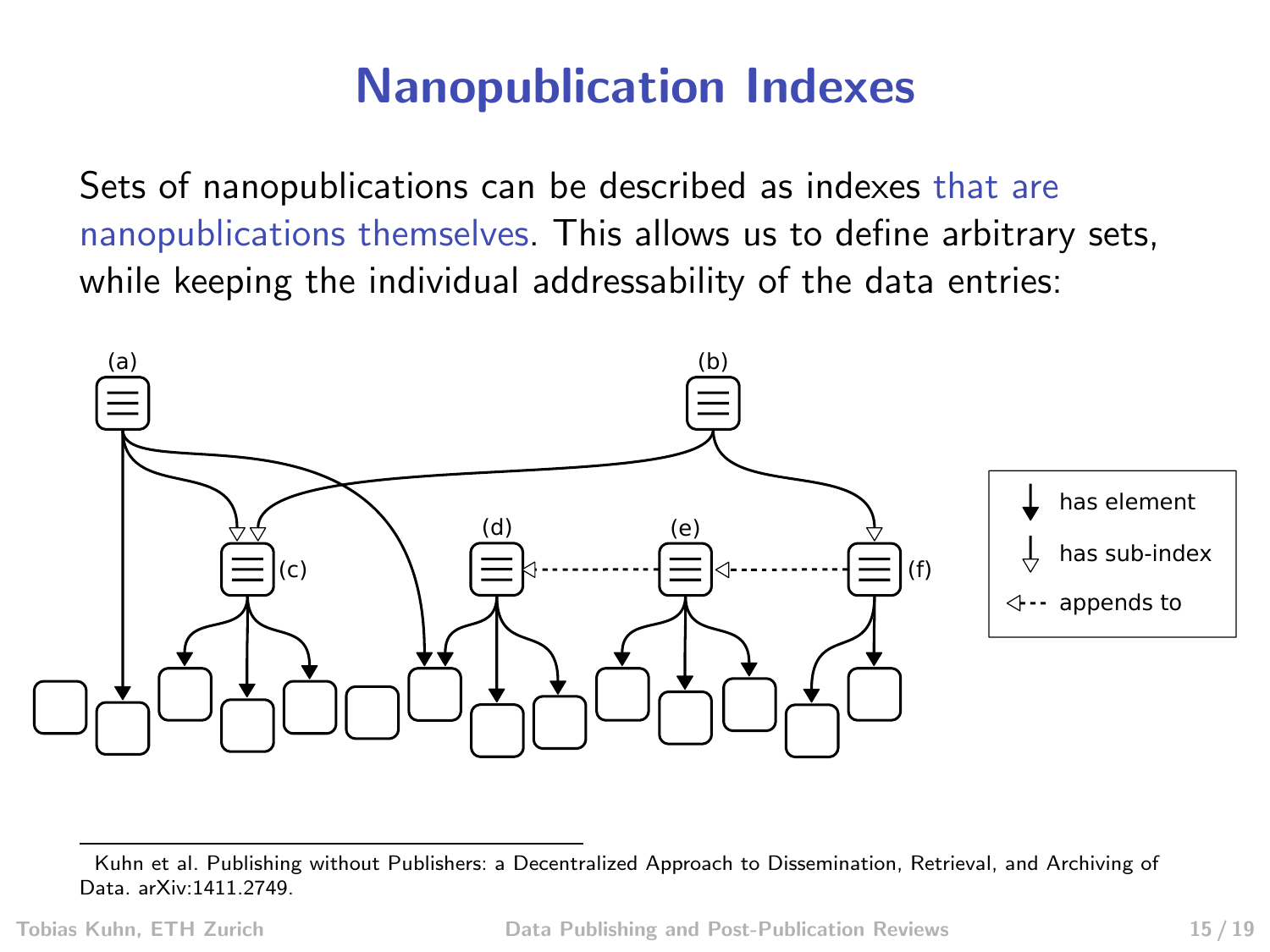### Nanopublication Server Network



<http://npmonitor.inn.ac>

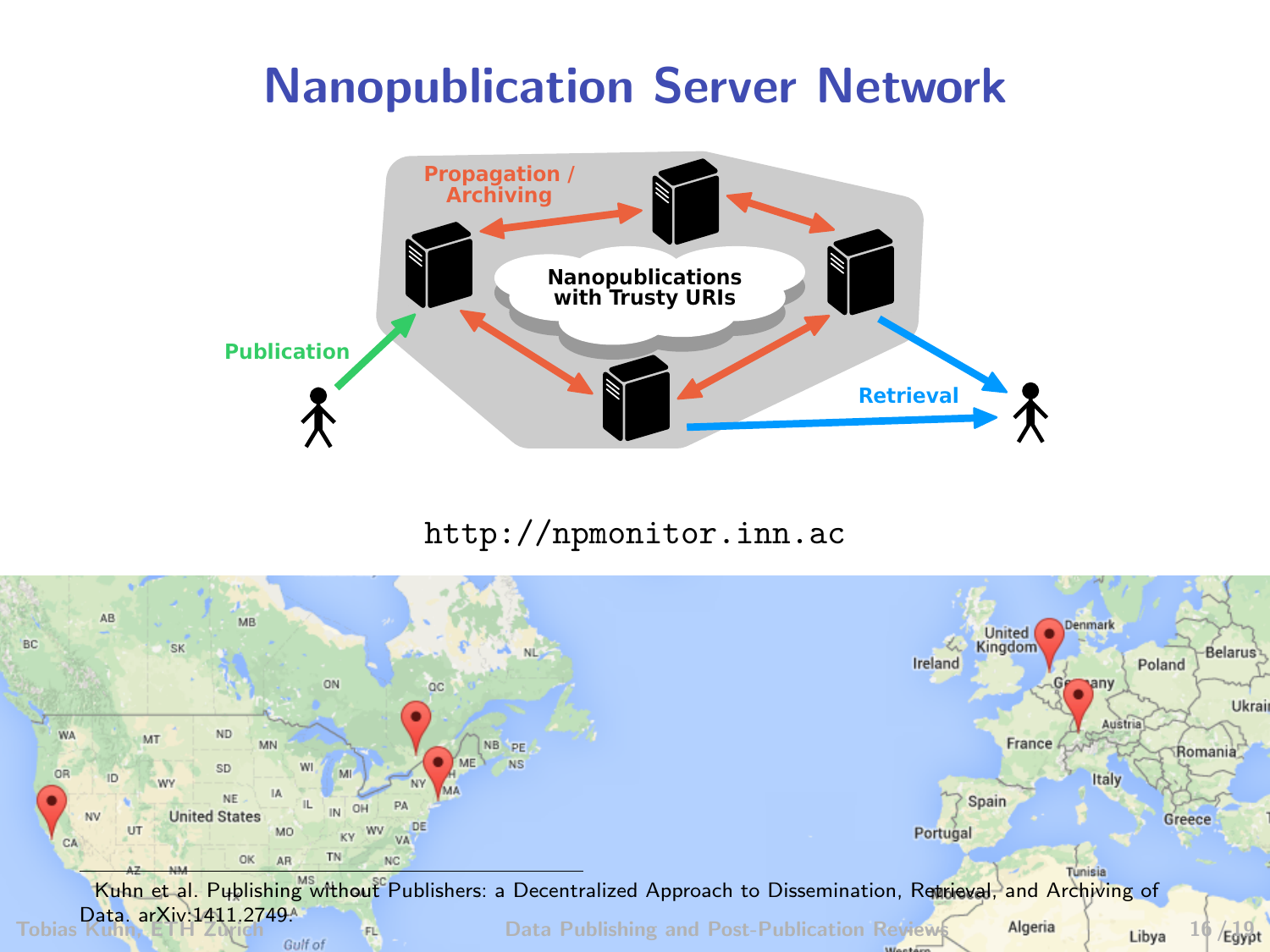### How to Review Data?

- Large data sets only allow for samples of data entries to be manually reviewed
- Data is often produced and consumed by algorithms: How can these data be linked to the algorithms. How should the data and the algorithms be reviewed?
- Certain kinds of technical reviewing can be automated!
- Can all this be achieved in an fashion that is decentralized, open, and real-time?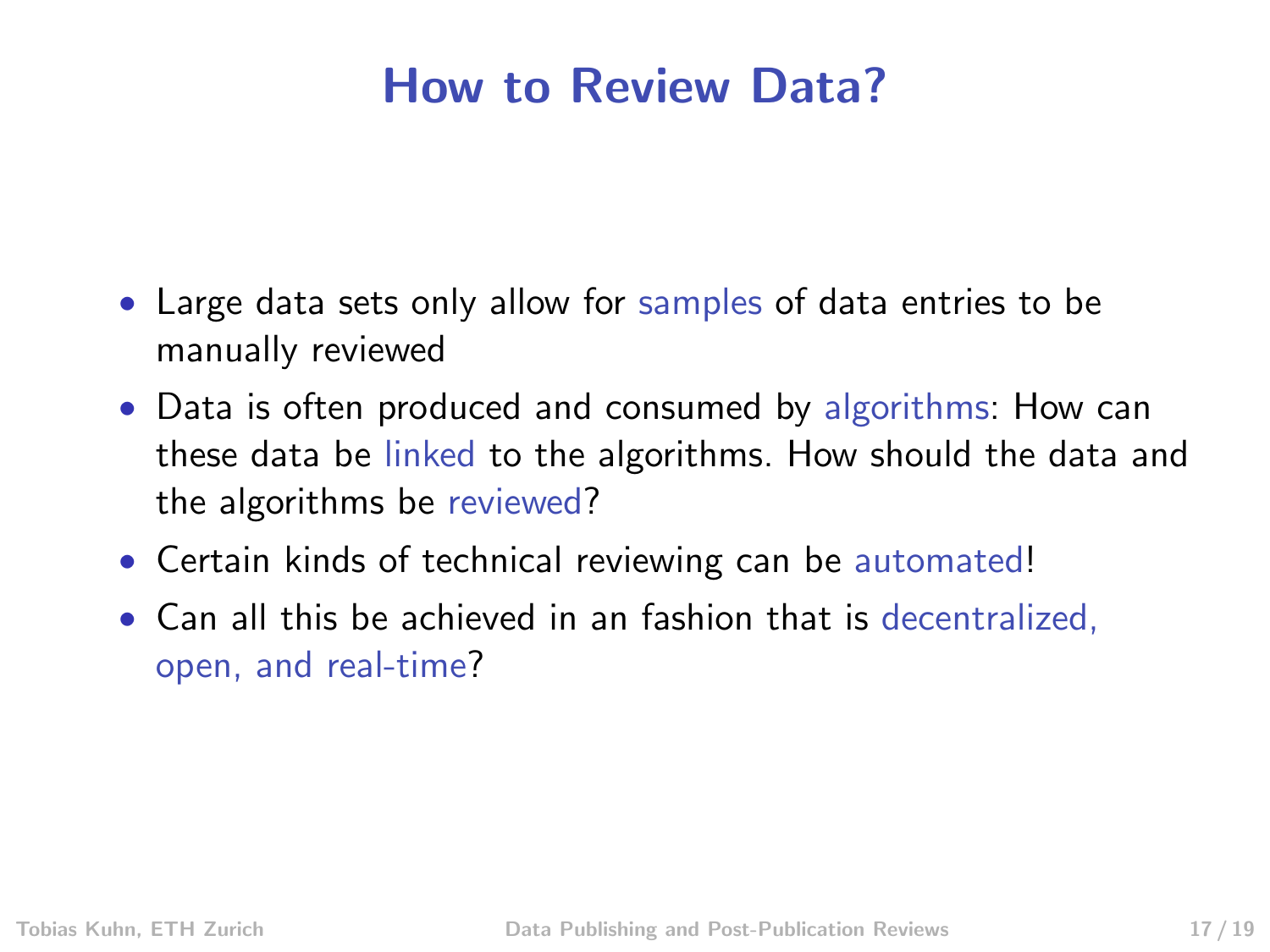### Bots and Reputation Mechanisms

Robust automatic calculation of reputation metrics in a decentralized and open system:



Kuhn. Science Bots: A Model for the Future of Scientific Computation? SAVE-SD 2015.